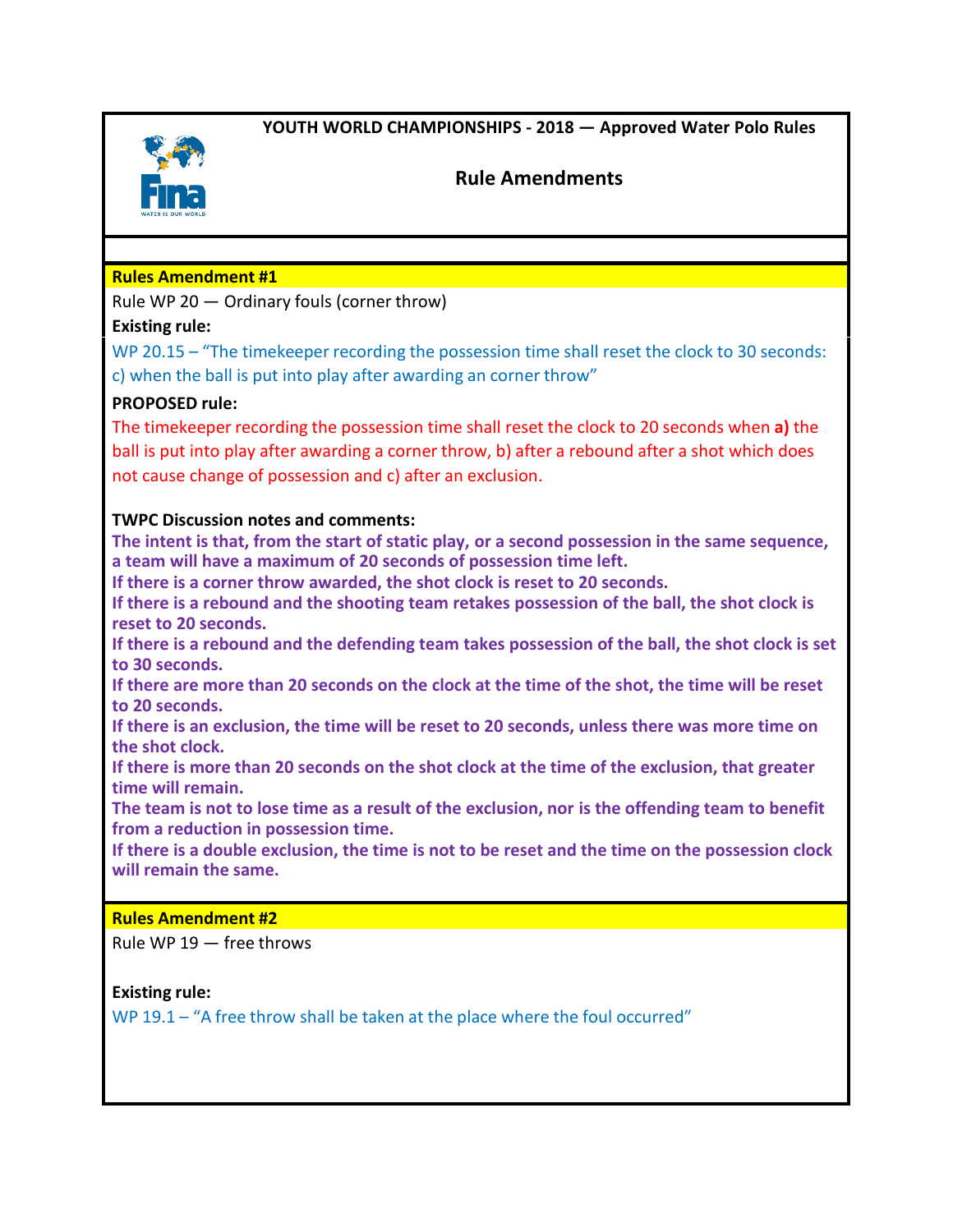## **PROPOSED rule:**

A free throw shall be taken from the location of the ball, except a) **i**f the foul is committed by a defending player within the defender's 2 metre area, the free throw shall be taken on the 2 metre line opposite to where the foul was committed and b) where otherwise provided for in the Rules.

## **TWPC Discussion notes and comments:**

**This change is intended to speed up the game by not requiring the return of the ball to the place of the foul.**

**For any free throw awarded inside 2m., the player must still take the ball out to the 2m. line. See also the comments under Rules Amendment #8.**

### **Rules Amendment #3**

Rule WP 17 — Corner Throws

## **Existing rule:**

WP 17.2 – "The corner throws shall be taken by a player of the attacking team from the 2 m mark on the side, nearest to which the ball crossed the goal line. The throw need not be taken by the nearest player but shall be taken without undue delay"

## **PROPOSED rule:**

A player taking a corner throw may a) shoot directly, b) swim and shoot without passing or c) pass to another player

# **TWPC Discussion notes and comments:**

**The player taking the corner throw will not be restricted in taking actions, including shooting. This also contemplates a change to WP 14.3.**

## **Rules Amendment #4**

Rule WP 5 — teams and substitutes

## **Existing rule:**

WP 5.6 - "At any time in the game the substitute may enter the field of play from the re-entry area as soon as the player has visibly risen to the surface of the water within the re- entry area"

## **PROPOSED rule:**

An ADDITIONAL Substitution Re-entry area will be at any place in between the goal line and the center field line on the teams half of field of play (for flying substitutions). [Note: an excluded player or the substitute must always re-enter via the re-entry box in the

corner]

## **TWPC Discussion notes and comments:**

**There will be some restrictions in the application of this rule:**

**1. There is no restriction on the number of substitutes a team may have at the side of the pool.**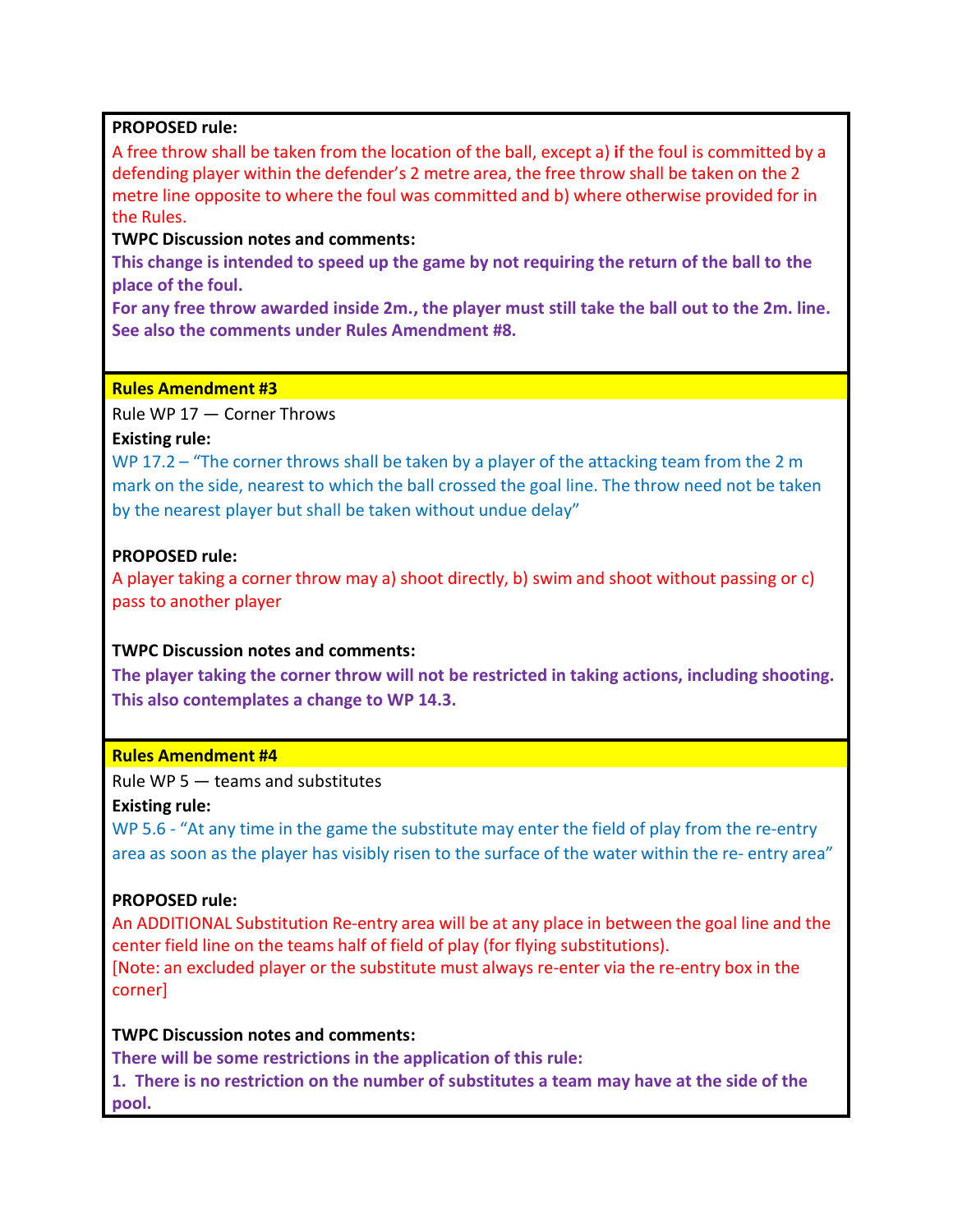**2. In order to move along the side of the pool, a substitute must enter beside the re-entry area without diving – in the same manner as if entering the water for the re-entry area. 3. Players must visibly touch hands above the water once both the player exiting and the substitute are outside of the field of play. The player must exit the field of play before the substitute may enter.**

**4. The player exiting must swim along the side of the pool until behind the goal line.**

**5. Substitution can occur anywhere between the team's goal line and the centre line, and it can occur anytime during the game.**

**6. Any of the referees or the official table can signal a violation of this rule, and the sanction for improper entry (WP 21.16) is to be applied.**

#### **Rules Amendment #5**

Rule WP 12 — time outs

**Existing rule:** There is no current rule for this proposal

#### **PROPOSED rule:**

Time out button to be responsibility of the team, i.e one of the (three) team officials occupying the team bench will be pressing the time-out button when the coach calls for a time-out

#### **TWPC Discussion notes and comments:**

**The intent is to remove timeout officials from beside the bench and transfer responsibility to the team to signal when a timeout is desired.**

## **Rules Amendment #6**

Rule WP  $11 -$  duration of the game

#### **Existing rule:**

WP 11.2 - "There shall be a five-minute interval between the second and third periods"

## **PROPOSED rule:**

There shall be a 3 minute interval in between the second and third period.

## **TWPC Discussion notes and comments:**

**Self-explanatory.**

## **Rules Amendment #7**

Rule-use of visual effects WP-10 - secretaries

**Existing rule:**

WP 10.1 – the duties of the secretaries shall be:  $B -$  to control the periods of exclusion of players and to signal the expiration of the period of exclusion by raising the appropriate flag.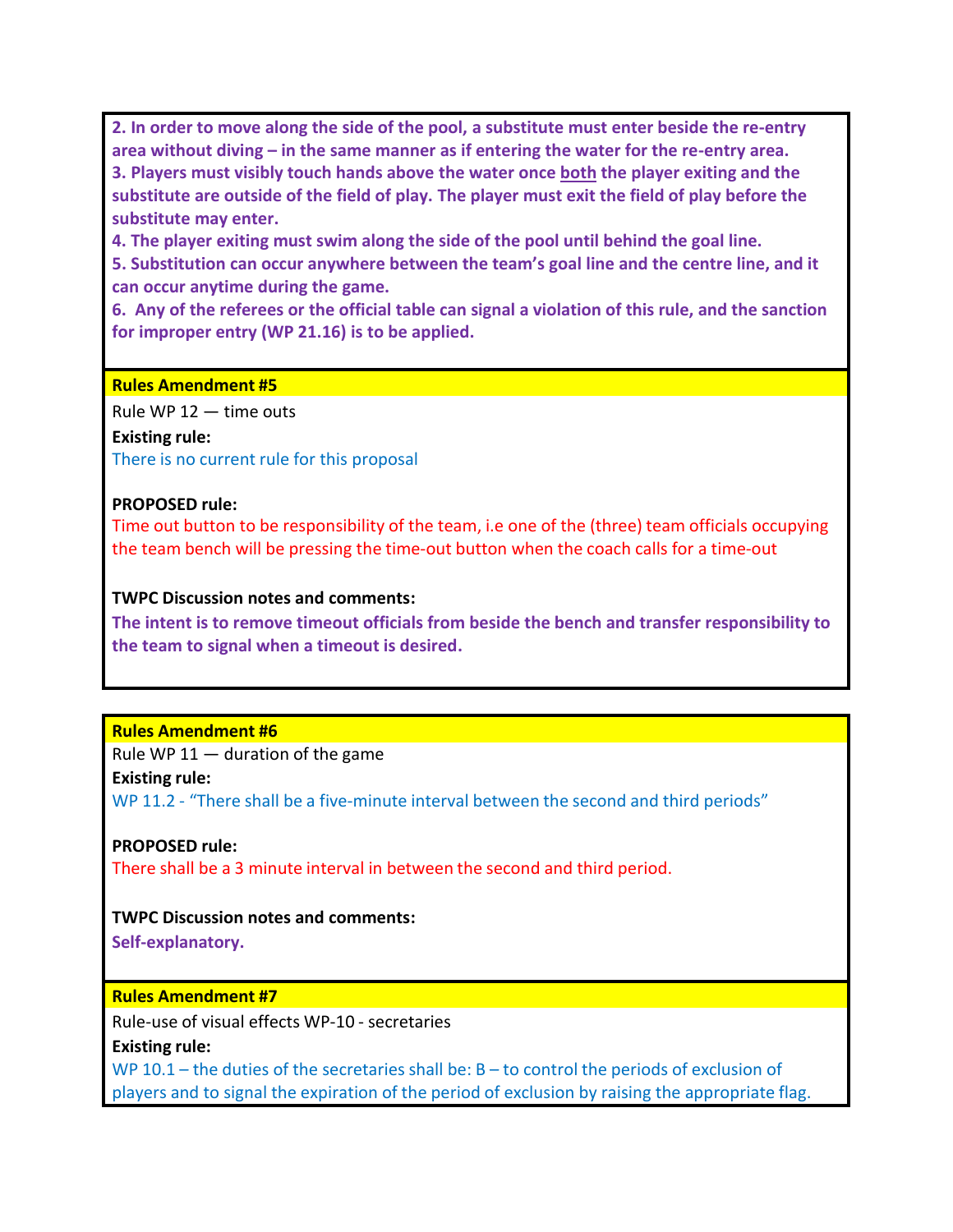## **PROPOSED rule:**

The use of automatic visual effects, surrounding the penalty box. i.e. signalling

a) the last 5 seconds of the expiration of the exclusion time

b) the time when the excluded player is allowed to come back into the game.

## **TWPC Discussion notes and comments:**

**This will only be used if appropriate equipment is available. This is not likely to be implemented in 2018.**

## **Rules Amendment #8**

Rule WP 14 — Method of Scoring

**Existing rule:** 

WP 14.3(d) – "A goal may be scored by (d) an immediate shot from a free throw awarded outside 6 meters"

# **PROPOSED rule:**

(e) a shot from a free throw taken and awarded outside 6 meters after fake or dribble or putting the ball on the water"

[Note: when the player is not shooting directly, the ball must be put in play as described in the rules before faking and dribbling]

# **TWPC Discussion notes and comments:**

**Both the ball and the free throw have to be outside of 6m.** 

**If the ball is inside 6m., the player cannot shoot.** 

**If the free throw was awarded inside 6m. and the ball is outside, the player cannot shoot. If the ball and the free throw are both outside 6m., the player can choose to shoot immediately or to visibly put the ball into play.** 

**After the player visibly puts the ball into play, the player can fake and shoot or swim and shoot. Once the player visibly puts the ball into play, the defender can attack the player with the ball.**

**Visibly putting the ball into play means that the ball must leave the hand of the player with the ball.**

# **Rules Amendment #9**

Rule WP 14 — METHOD OF SCORING

**Existing rule:**

WP 14.2 – "A goal may be scored from anywhere within the field play; except that the goal keeper shall not be permitted to go or touch the ball beyond the half distance line"

**PROPOSED rule:**

The goal keeper is allowed to move beyond and touch the ball past the half distance line.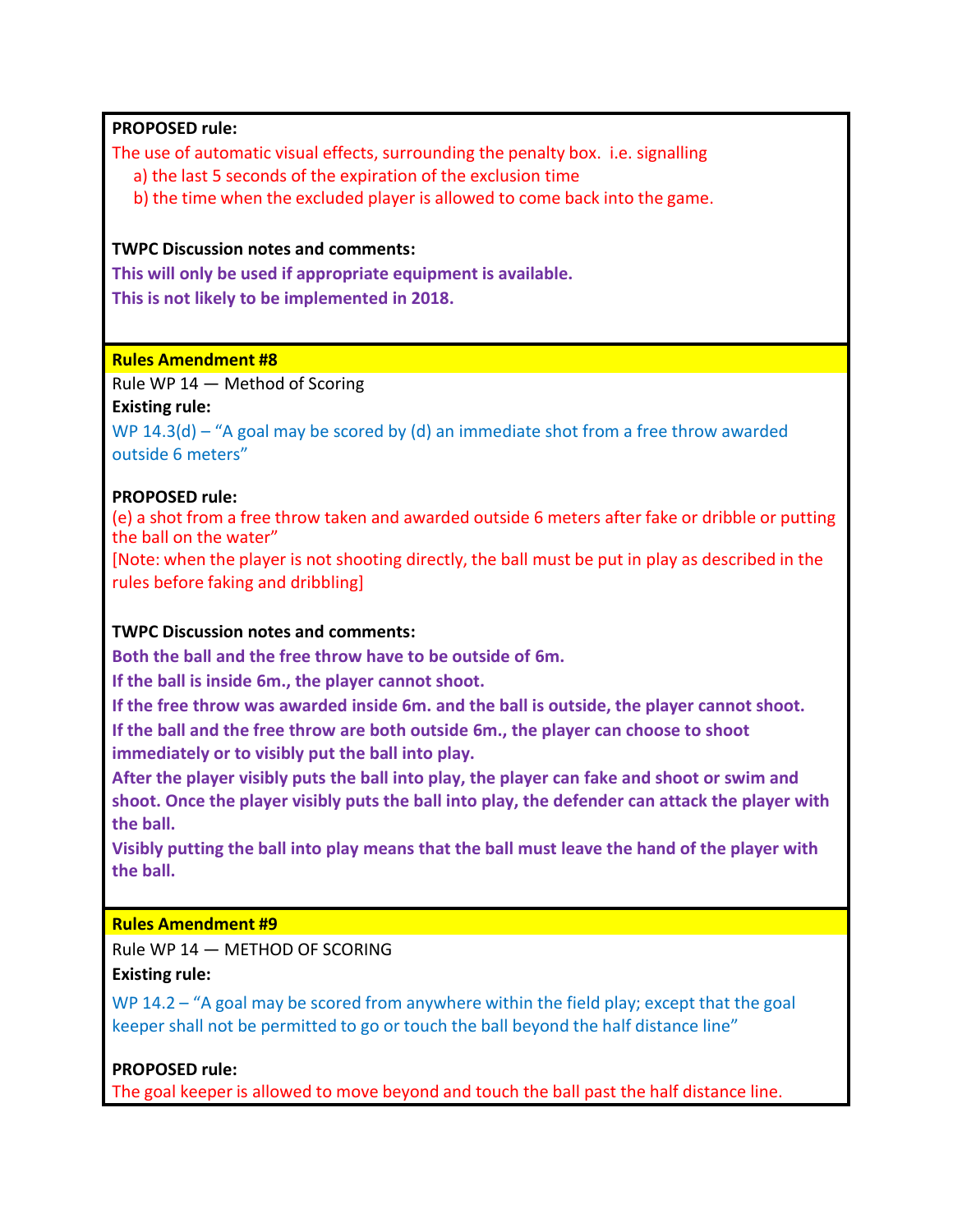## **TWPC Discussion notes and comments:**

**A goalkeeper can now go past the centre line and can shoot the ball from anywhere instead of passing it.**

**The goalkeeper is also entitled to take a penalty shot or to be one of the players shooting in a shootout.**

#### **Rules Amendment #10**

Rule WP 12 — time outs

## **Existing rule:**

WP 12.1 – "Each team may request one timeout in each period of play"

# **PROPOSED rule:**

"Each team may request 2 timeouts during the game at any time, except after the awarding of a penalty throw, by the coach of the team in possession of the ball"

## **TWPC Discussion notes and comments:**

**For the Youth Championships, only 2 timeouts per game are allowed.** 

**They may be called at any time a team has possession of the ball.** 

**The timeouts can be called in the same period or back to back.** 

**There are no restrictions on when the team may call them, as long as the team has possession of the ball.**

**A team cannot call a timeout after the awarding of a penalty throw.**

## **Rules Amendment Proposal #11**

Proposed new rule: attacking a player from behind by defender in 6 m. area Inside the 6m. area, when a player is swimming with and/or is holding the ball and is impeded (attacked) from behind during an attempt to shoot, a penalty foul must be awarded. [Note: unless only the ball is touched by the defender]

## **TWPC Discussion notes and comments:**

**If an attacking player with the intention to shoot has front position on a defender while moving toward the goal, the defender is not allowed to commit a foul without giving away a potential penalty shot to the attacker.** 

**This is stopping a probable goal and falls within the meaning of WP 22.2.**

**The only way to defend from behind in this situation is for the defender to make contact only with the ball/hand of the attacking player.** 

**If the defender contacts the arm, back or shoulder, a penalty must be awarded.**

**This will eliminate the potential decision and call of the referee that the 'ball was in the hand' that we saw in the past and which was incorrect in many cases.**

**The referee should delay the call to see If the player is able to complete the action.** 

**If the player is not able to complete it, the referee must apply the rule.**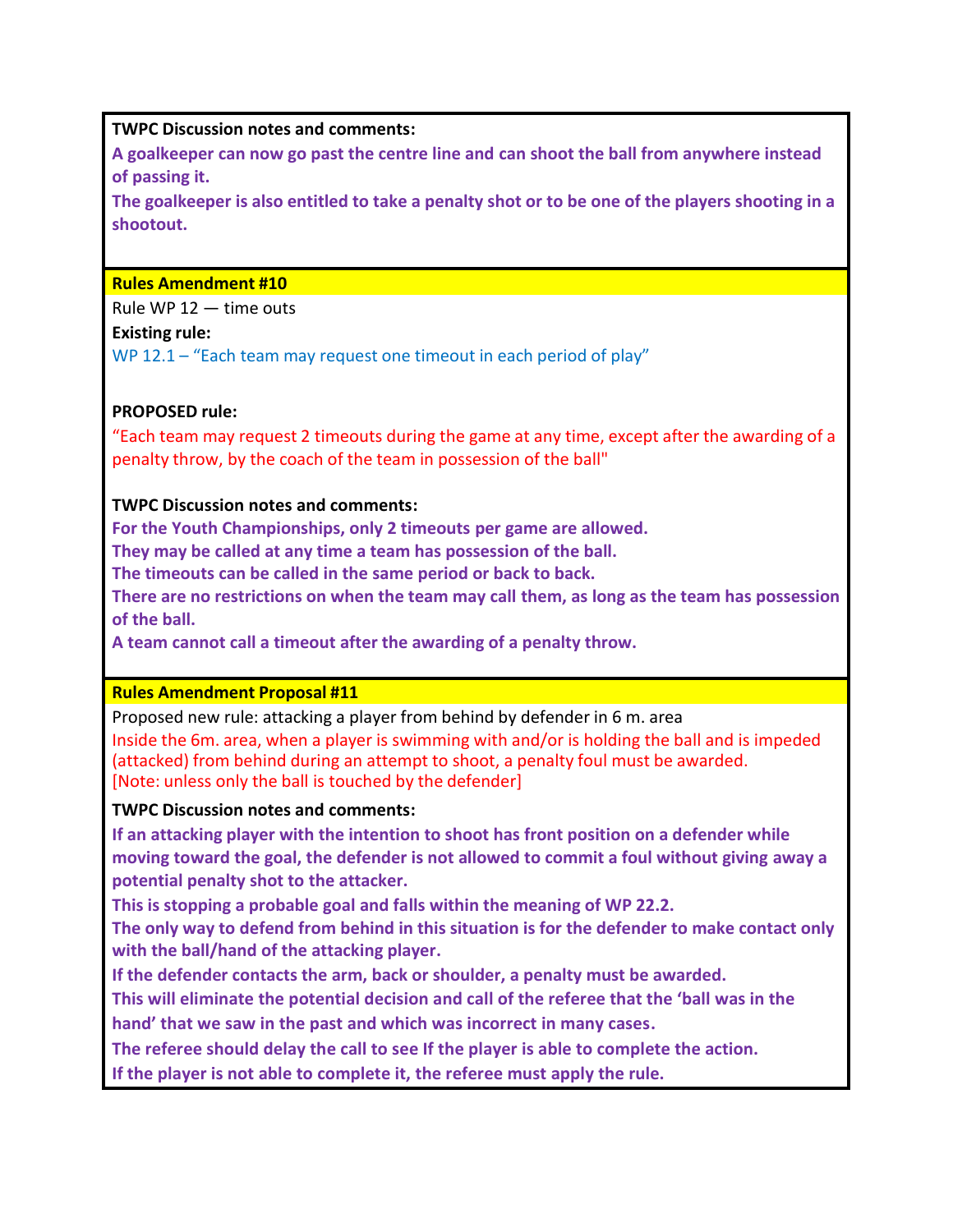## **Rules Amendment #12 - not to be used for Youth Championship**

### **Rules Amendment #13 - not to be used for Youth Championship**

**Rules Amendment #14 – only to be used for 5m penalty shot placement Existing rule:**

W<sub>3</sub> 23.1 - "a penalty throw shall be taken by any player of the team to which it is awarded, except the goalkeeper, from any point on the opponents' 5 metre line"

**PROPOSED rule:**

**TWPC Discussion notes and comments:**

**THIS RULE WILL NO LONGER BE TESTED.**

**Penalty shots will continue to be taken from 5m. A cone, or similar portable object on the side of the pool will be used to mark 5m. since the sideline markers will show the 6m. line.**

# **Rules Amendment #15**

Rule – Appendix B - Signals to be used by officials **Existing rule:** There is no current rule for this proposal

#### **PROPOSED rule:**

(This rule is applied only in unclear situations around 6m line.) [Note: The signal to be used by the referee is to point with the left hand to the 6m. line to indicate that the foul was outside the 6m.]

### **TWPC Discussion notes and comments:**

**When the referee makes the signal, the signal indicates that the player is allowed to shoot. If there is no signal made by the referee, it means that the player is not allowed to shoot because either the foul or the ball was inside the 6m. area.**

**Rules Amendment #16** Rule – Audio system for officials **Existing rule:** There is no current rule for this proposal